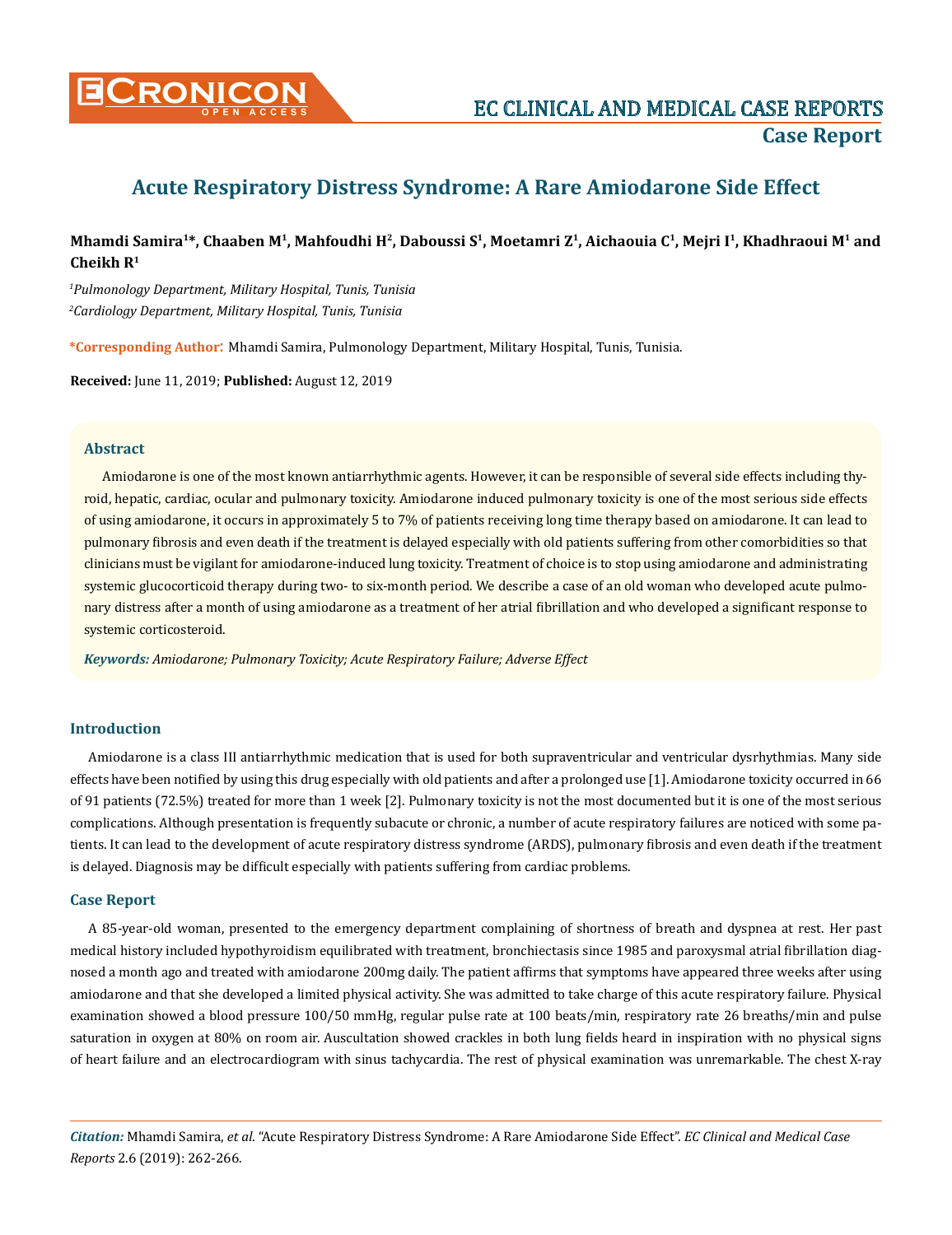revealed bilateral and diffuse interstitial and alveolar opacities (Figure 1). She had a mild leukocytosis with 79% neutrophils, a normal rate of D-dimers and brain natriuretic peptide (BNP), blood and urine cultures were sterile. Pulmonary function tests showed restriction and pulmonary computed tomography showed aerated condensation with diffuse interstitial infiltration with bilateral pleural effusion (Figure 2). The differential diagnoses included pulmonary embolism, acute heart failure and pneumonia. Control of ventricular rate and diuresis didn't make any improvement, BNP and D-dimers were normal and cultures were sterile. So that, the most likely etiology was amiodarone-induced lung toxicity.



*Figure 1: Chest X-ray showing bilateral and diffuse interstitial and alveolar opacities.*



*Figure 2: Pulmonary computed tomography showing interstitial diffuse infiltration.*

The treatment consisted on stopping using amiodarone, oxygen with 3 to 4 l/min with nasal cannula, and systemic corticosteroid (prednisone 1 mg/kg daily). The patient showed a good response after 48 hours of treatment, and was discharged home two weeks after with prednisone use over three months. Pulmonary computed tomography performed one month after, showed significant improvement of images with disappearance of pleural effusion and very important reduction of alveolo-interstitial opacities (Figure 3).

*Citation:* Mhamdi Samira, *et al*. "Acute Respiratory Distress Syndrome: A Rare Amiodarone Side Effect". *EC Clinical and Medical Case Reports* 2.6 (2019): 262-266.

263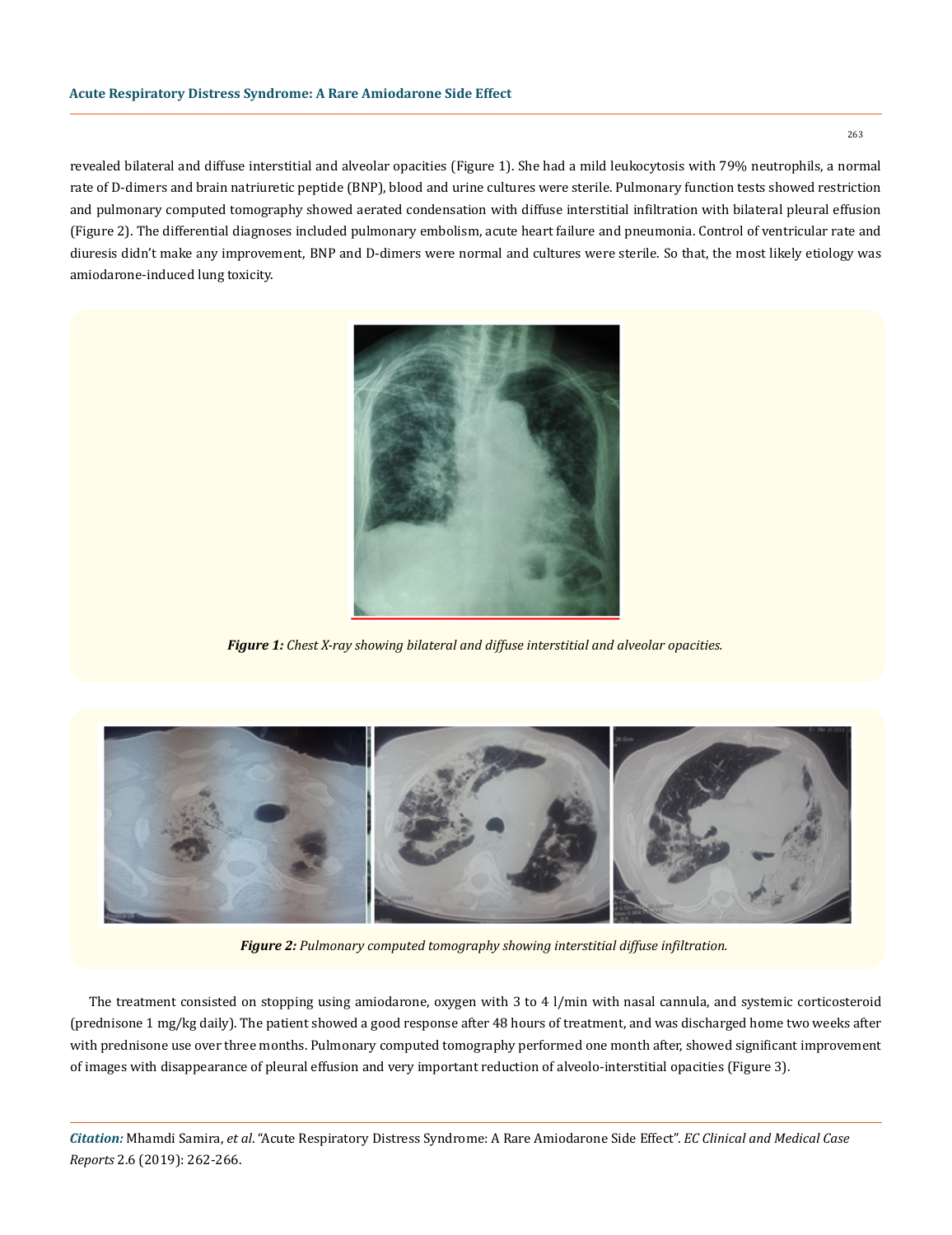

*Figure 2: Pulmonary computed tomography after one month of corticosteroids with significant improvement of images: disappearance of pleural effusion and very important reduction of alveolo-interstitial opacities.*

#### **Discussion**

Amiodarone-induced pulmonary toxicity is often described as a result of a longtime use of high doses of amiodarone (> 400 mg daily) that can lead to the development of a subacute or chronic fibrosis. However, some publications have reported cases of acute respiratory failure after few weeks of treatment and with lower doses of amiodarone [3-5]. Pulmonary toxicity is related to other risk factors, it has been noticed with aged patients, suffering from pre-existing lung disease, cardiac comorbidities or after cardiac surgery [4-7] with the use of intravenous amiodarone to prevent perioperative dysrhythmia [8]. Many clinical presentations were described: it can be presented in a chronic form with attenuated symptoms and a slow evolution which can lead to the development of pulmonary fibrosis with chronic respiratory failure.

The clinical presentation is variable from ARDS, diffuse alveolar hemorrhage, solitary pulmonary mass to pneumonia [9,10]. For old cases reported ARDS occurs almost exclusively after thoracic surgery but in our case ARDS appeared outside a postoperative context.

Other subacute cases were published with appearance of ARDS. Our case presents a rare case of acute lung toxicity after a short time of treatment with low dose of amiodarone. Diagnosis was made based on clinical risk factors pulmonary toxicity and clinical presentation after few time post administration of amiodarone. Risk factors of our patient were age, pre-existing lung disease.

The mechanism of action of amiodarone toxicity remains unknown. Amiodarone is known to inhibit phospholipase and lead to direct cell injury [11]. To histology we can see vacuoles at the level Type II alveolar epithelial cells, bronchiolar epithelium and interstitial fibroblasts. Similar vacuoles can be seen in the lymph nodes, circulating blood, liver, thyroid, GI tract and skin [12]. Another theory explain that cell damage may be in part due to toxic oxygen free radicals [1]. The immunological system is also implicated, indeed, in patients exhibiting amiodarone toxicity we find raised counts of polymorphonuclear leukocytes, t-suppressor and cytotoxic lymphocytes [8].

Clinical symptoms, signs, laboratory and radiographic findings of amiodarone toxicity are nonspecific and there is no clinical, physiological, biological or radiological gold standard to diagnose AIPT. The clinical presentations include chronic non-specific interstitial pneumonitis, chronic eosinophilic pneumonia, organizing pneumonia, idiopathic pulmonary fibrosis, desquamate interstitial pneumonia, solitary pulmonary mass, diffuse alveolar hemorrhage and ARDS. Pleural effusion which is usually unilateral and at the right side, or bilateral, can be seen during amiodarone treatment [13].

The diagnosis of amiodarone-induced lung toxicity can be difficult and can be taken as acute congestive heart failure, pulmonary embolism or pneumonia. Physical examination, cultures and biological exams can eliminate these diagnoses. The computer tomography

*Citation:* Mhamdi Samira, *et al*. "Acute Respiratory Distress Syndrome: A Rare Amiodarone Side Effect". *EC Clinical and Medical Case Reports* 2.6 (2019): 262-266.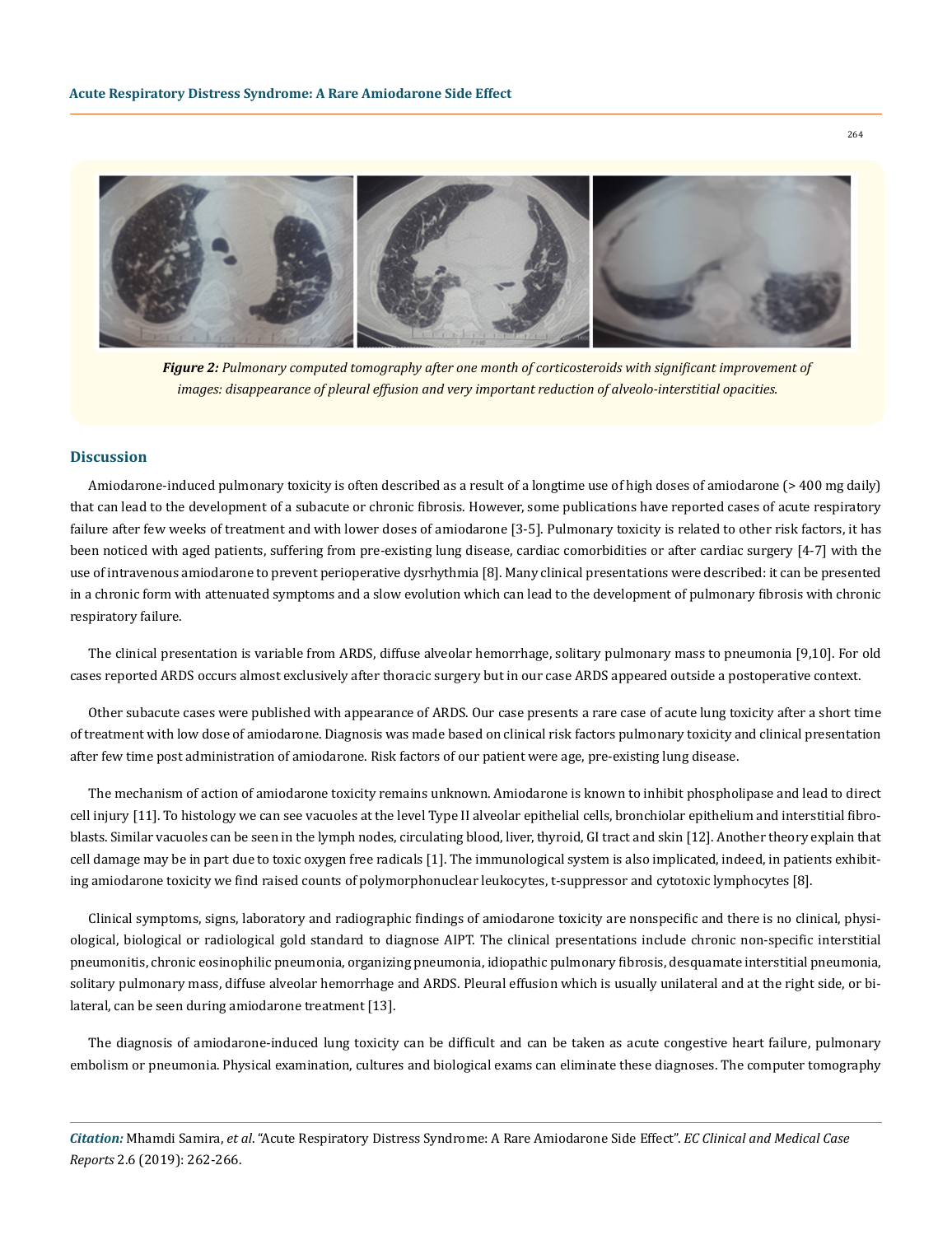shows an infiltrative lung disease with combined alveolar and diffuse interstitial opacities [13]. Risk factors in our case include preexisting lung disease and old age [14].

When there is a strong suspicion for amiodarone-induced lung toxicity, the treatment must be started immediately. It consists on interrupting the use of amiodarone and introducing systemic corticosteroids for 3 to 6 months to attain complete recovery. It can be maintained over 12 months in some severe presentations. Corticosteroid therapy allows rapid improvement of pulmonary gas exchange and reversibility of radiological abnormalities. Relapse after discontinuation of corticosteroid treatment has been reported mainly in obese subjects [15]. In our case the patient was put on steroids with a good clinical and radiological course after 1 month.

### **Conclusion**

Amiodarone is a lung toxic drug that can be responsible of a chronic lung disease especially with old patients with a long time use of high cumulative doses of amiodarone. Our presentation described a rare case of acute lung toxicity with low doses of amiodarone and after only a month of starting the treatment. So that every clinician must be vigilant in front of such acute presentation that can be severe eventually if the patient is suffering from other cardiac or lung disease.

## **Bibliography**

- 1. Kay GN., *et al*[. "Fatal postoperative amiodarone pulmonary toxicity".](https://www.ncbi.nlm.nih.gov/pubmed/3414530) *American Journal of Cardiology* 62.7 (1988): 490-492.
- 2. Fogoros RN., *et al*[. "Amiodarone: clinical efficacy and toxicity in 96 patients with recurrent, drug-refractory arrhythmias".](https://www.ncbi.nlm.nih.gov/pubmed/6851057) *Circulation* [68.1 \(1983\): 88-94.](https://www.ncbi.nlm.nih.gov/pubmed/6851057)
- 3. Vorperian VR., *et al*[. "Adverse effects of low dose amiodarone: a meta-analysis".](https://www.ncbi.nlm.nih.gov/pubmed/9283542) *Journal of the American College of Cardiology* 30.3 [\(1997\): 791-798.](https://www.ncbi.nlm.nih.gov/pubmed/9283542)
- 4. Viswam D., *et al*[. "Ultra-short course of low-dose amiodarone-induced post-operative fatal pulmonary toxicity".](https://www.ncbi.nlm.nih.gov/pubmed/22315750) *Journal of the Associa[tion of Physicians of India](https://www.ncbi.nlm.nih.gov/pubmed/22315750)* 59 (2011): 443-447.
- 5. Handschin AE., *et al*[. "Acute amiodarone-induced pulmonary toxicity following lung resection".](https://www.ncbi.nlm.nih.gov/pubmed/12915754) *Respiration; International Review of Thoracic Diseases* [70.3 \(2003\): 310-312.](https://www.ncbi.nlm.nih.gov/pubmed/12915754)
- 6. Greenspon AJ., *et al*[. "Amiodarone-related postoperative adult respiratory distress syndrome".](https://www.ncbi.nlm.nih.gov/pubmed/1934438) *Circulation* 84.5 (1991): III407- III415.
- 7. Saussine M., *et al*[. "Postoperative acute respiratory distress syndrome. A complication of amiodarone associated with 100 percent](https://www.ncbi.nlm.nih.gov/pubmed/1516446)  oxygen ventilation". *Chest* [102.3 \(1992\): 980-981.](https://www.ncbi.nlm.nih.gov/pubmed/1516446)
- 8. [Martin WJ and Rosenow EC. "Amiodarone pulmonary toxicity. Recognition and pathogenesis \(Part I\)".](https://www.ncbi.nlm.nih.gov/pubmed/3282816) *Chest* 93.5 (1988): 1067-1075.
- 9. [Wolkove N and Baltzan M. "Amiodarone pulmonary toxicity".](https://www.ncbi.nlm.nih.gov/pmc/articles/PMC2687560/) *Canadian Respiratory Journal* 16.2 (2009): 43-48.
- 10. Schwaiblmair M., *et al*[. "Amiodarone-induced pulmonary toxicity: an under-recognized and severe adverse effect?"](https://www.ncbi.nlm.nih.gov/pubmed/20623129) *Clinical Research in Cardiology* [99.11 \(2010\): 693-700.](https://www.ncbi.nlm.nih.gov/pubmed/20623129)
- 11. Zitnik RJ. "Drug-induced lung disease: anti-arrhythmic agents". *Journal of Respiratory Diseases* 17 (1996): 254-269.
- 12. Dake M., *et al*[. "Electron microscopic demonstration of lysosomal inclusion bodies in lung, liver, lymph nodes and blood leukocytes of](https://www.ncbi.nlm.nih.gov/pubmed/2983550)  [patients with amiodarone pulmonary toxicity".](https://www.ncbi.nlm.nih.gov/pubmed/2983550) *American Journal of Medicine* 78.3 (1985): 506-511.
- 13. Vernhet H., *et al*[. "Reversible amiodarone-induced lung disease: HRCT findings".](https://www.ncbi.nlm.nih.gov/pubmed/11511891) *European Radiology* 11.9 (2001): 1697-1703.

*Citation:* Mhamdi Samira, *et al*. "Acute Respiratory Distress Syndrome: A Rare Amiodarone Side Effect". *EC Clinical and Medical Case Reports* 2.6 (2019): 262-266.

265